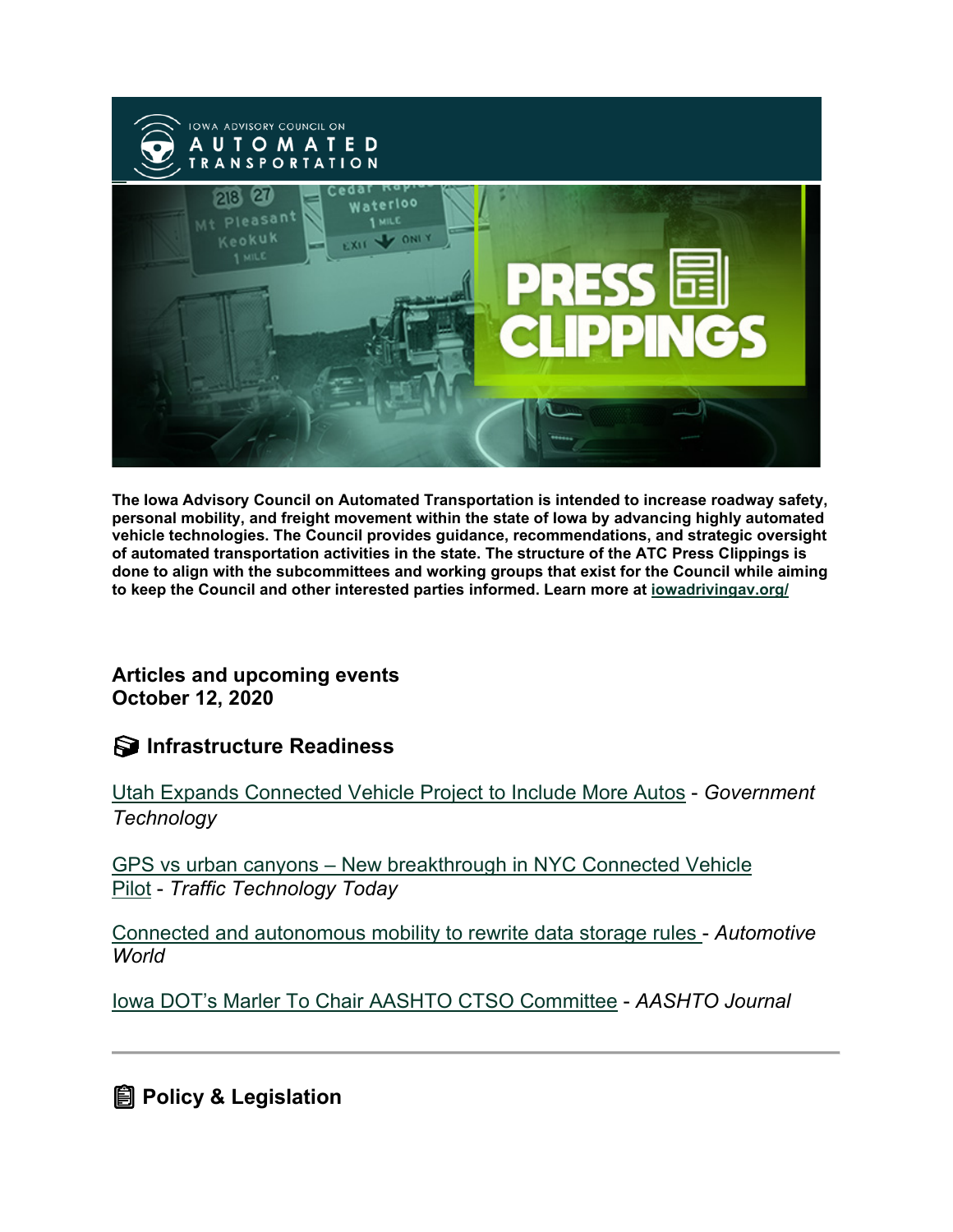[Republican House Members Reintroduce SELF DRIVE Act](https://aashtojournal.org/2020/09/25/republican-house-members-reintroduce-self-drive-act/?utm_medium=email&utm_source=govdelivery) - *AASHTO Journal*

[Consortium Completes First-Ever Automated Bus Specification](https://www.metro-magazine.com/10126498/consortium-completes-first-ever-automated-bus-specification?utm_medium=email&utm_source=govdelivery) - *Metro*

[FTA Announces Final Report of the Coordinating Council on Access and Mobility](https://www.transit.dot.gov/about/news/fta-announces-final-report-coordinating-council-access-and-mobility-ccam-improve-access?utm_medium=email&utm_source=govdelivery)  [\(CCAM\) to Improve Access to Transportation](https://www.transit.dot.gov/about/news/fta-announces-final-report-coordinating-council-access-and-mobility-ccam-improve-access?utm_medium=email&utm_source=govdelivery) - *U.S. Department of Transportation*

[FMCSA Denies Request for Longer Workdays for Autonomous-Truck](https://www.truckinginfo.com/10126660/fmcsa-denies-request-for-longer-workdays-for-autonomous-truck-drivers?utm_medium=email&utm_source=govdelivery)  [Drivers](https://www.truckinginfo.com/10126660/fmcsa-denies-request-for-longer-workdays-for-autonomous-truck-drivers?utm_medium=email&utm_source=govdelivery) - *Trucking Info*

### **ED Economic Development**

[U.S. DOT offers \\$5 million in prizes to boost accessibility in autonomous](https://www.autonews.com/mobility-report-newsletter/us-dot-offers-5-million-prizes-boost-accessibility-autonomous-vehicles?utm_medium=email&utm_source=govdelivery)  [vehicles](https://www.autonews.com/mobility-report-newsletter/us-dot-offers-5-million-prizes-boost-accessibility-autonomous-vehicles?utm_medium=email&utm_source=govdelivery) - *Automotive News*

[TuSimple Hires Former FMCSA Official Jim Mullen](https://www.ttnews.com/articles/tusimple-hires-former-fmcsa-official-jim-mullen?utm_medium=email&utm_source=govdelivery) - *Transport Topics*

[GM Considers Boosting Stake in Nikola in Reworked Deal](https://www.ttnews.com/articles/gm-considers-boosting-stake-nikola-reworked-deal?utm_medium=email&utm_source=govdelivery) - *Transport Topics*

[Fostering Entrepreneurship Within State DOTs](https://aashtojournal.org/2020/10/02/fostering-public-sector-entrepreneurship-within-state-dots/?utm_medium=email&utm_source=govdelivery) - *AASHTO Journal*

[Drone truck startup Einride unveils new driverless vehicles for autonomous](https://www.theverge.com/2020/10/8/21506125/einride-self-driving-truck-pod-aet-reveal?utm_medium=email&utm_source=govdelivery)  [freight hauling](https://www.theverge.com/2020/10/8/21506125/einride-self-driving-truck-pod-aet-reveal?utm_medium=email&utm_source=govdelivery) *- The Verge*

## **Public Safety & Enforcement**

[Audi's cellular vehicle-to-everything communications tech will save road workers'](https://www.cnet.com/roadshow/news/audi-c-v2x-communications/?utm_medium=email&utm_source=govdelivery)  [lives](https://www.cnet.com/roadshow/news/audi-c-v2x-communications/?utm_medium=email&utm_source=govdelivery) - *CNET*

[How to leverage advanced driver assistance systems to increase traffic](https://www.ericsson.com/en/blog/2020/9/advanced-driver-assistence-systems-and-increased-traffic-safety?utm_medium=email&utm_source=govdelivery)  [safety](https://www.ericsson.com/en/blog/2020/9/advanced-driver-assistence-systems-and-increased-traffic-safety?utm_medium=email&utm_source=govdelivery) - *Ericsson Blog*

[E-License Plate Maker Sets Sights on Service Expansion](https://www.govtech.com/products/E-License-Plate-Maker-Sets-Sights-on-Service-Expansion.html?utm_medium=email&utm_source=govdelivery) - *Government Technology*

[Tesla hacker reveals what driver-facing camera is looking for](https://electrek.co/2020/10/04/tesla-hacker-driver-facing-camera-looking-for/?utm_medium=email&utm_source=govdelivery) - *Electrek*